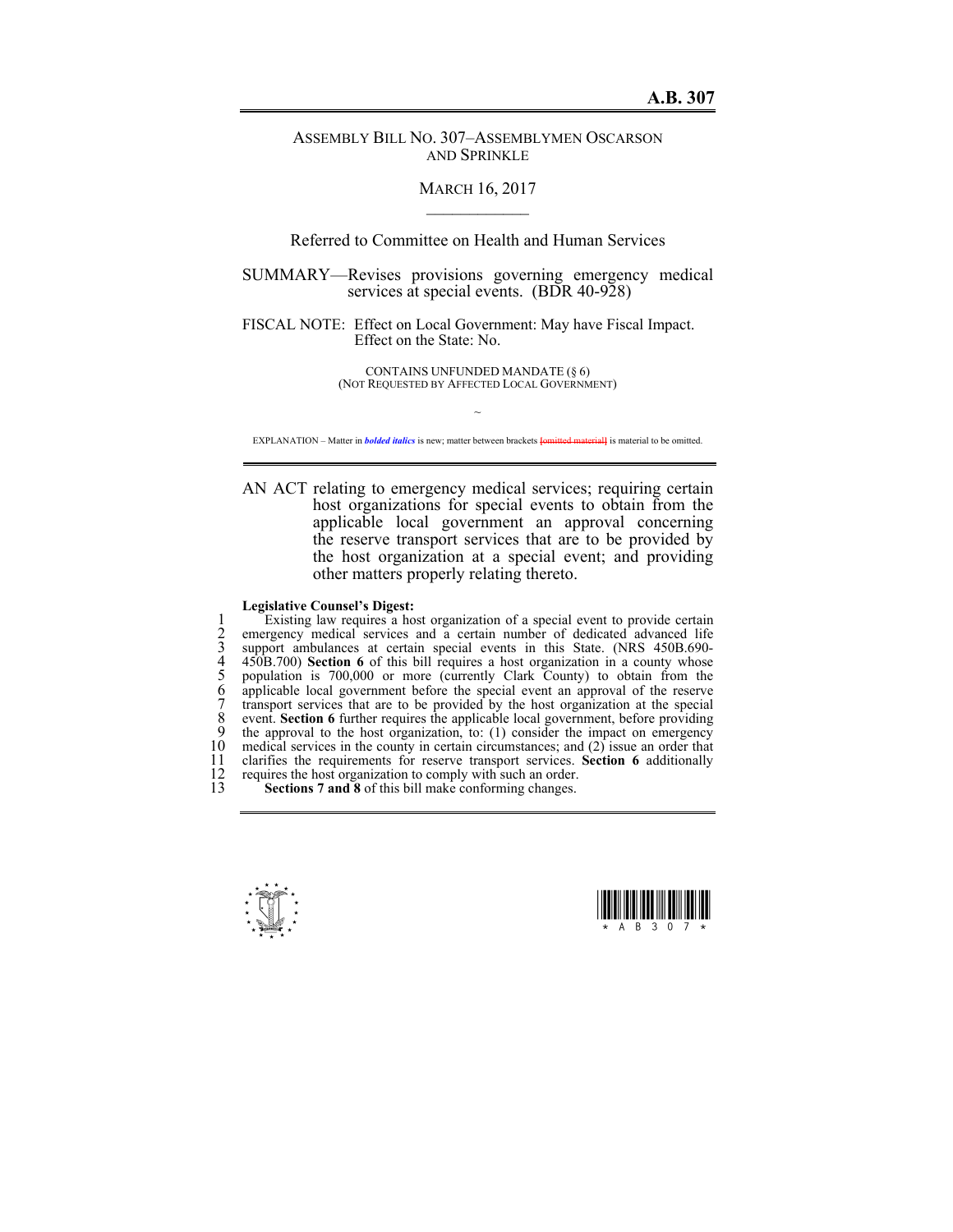## THE PEOPLE OF THE STATE OF NEVADA, REPRESENTED IN SENATE AND ASSEMBLY, DO ENACT AS FOLLOWS:

1 **Section 1.** Chapter 450B of NRS is hereby amended by adding<br>2 thereto the provisions set forth as sections 2 to 6 inclusive of this 2 thereto the provisions set forth as sections 2 to 6, inclusive, of this act. act.

**Sec. 2.** *"Applicable local government" means any city, county or other political subdivision of this State that:* 

*1. Issues a special event permit; or* 

*2. If no special event permit is issued, has jurisdiction over emergency medical services in the political subdivision or other entity where the special event is to be held.* 

**Sec. 3.** *"Emergency medical transportation" means an air ambulance, ambulance, dedicated advanced life support ambulance, fire-fighting agency or other similar service for the transportation of a person for the purposes of emergency medical services.*

**Sec. 4.** *"Reserve transport services" means emergency medical transportation that is to be held in reserve to minimize the negative impact on emergency medical services in the applicable geographic area in the event of an unexpected demand on emergency medical transportation at the special event.* 

**Sec. 5.** *"Special event permit" means the authorization*  issued by a *local government pursuant to NRS 450B.650 to 450B.700, inclusive, and sections 2 to 6, inclusive, of this act to a host organization to hold a special event.* 

**Sec. 6.** *1. In a county whose population is 700,000 or more, if a special event is to be held, the host organization must, before the special event is held and in addition to any applicable requirements of NRS 450B.690, 450B.695 or 450B.700, obtain from the applicable local government approval of the reserve transport services that are to be provided by the host organization during the special event.* 

*2. The applicable local government, before providing the approval pursuant to subsection 1, shall:* 

*(a) Consider the impact on emergency medical services in the applicable geographic area in the event of an unexpected demand on emergency transportation services at the special event; and* 

*(b) Issue an order that specifies any emergency medical transportation that the host organization shall provide in order to have adequate reserve transport services during the special event.* 

*3. The host organization shall comply with the order issued pursuant to subsection 2.*